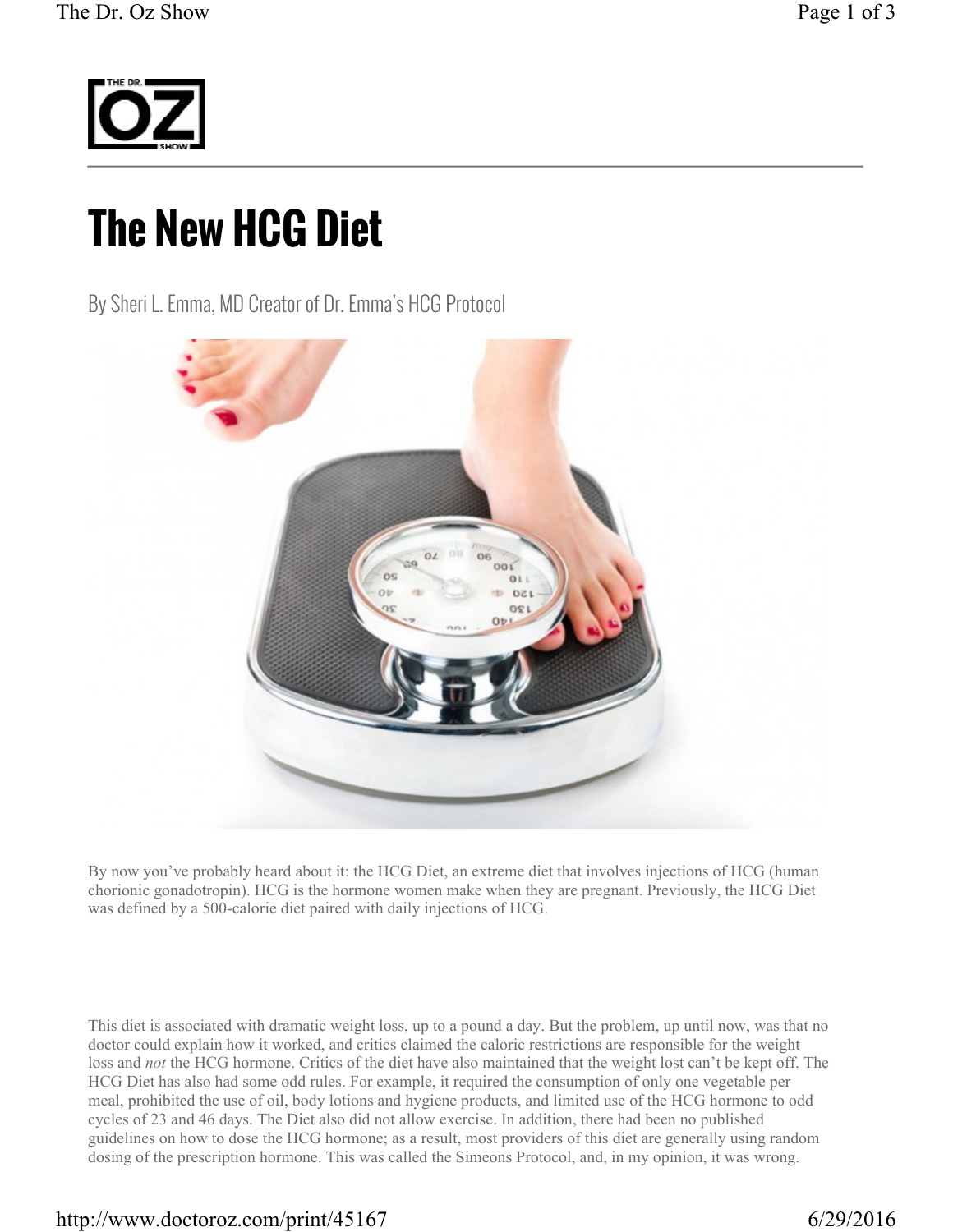After years of research and treating thousands of patients, I am setting the record straight. The Simeons Protocol should no longer be in practice by any physician. My protocol is supported by numerous studies and clinical trials, the latest of which was presented to weight loss physicians at the October 2012 meeting of the American Society of Bariatric Physicians, and can be read at DrEmmasDiet.com. My dosing method is customized, with much higher doses than previously published, and I've created specific guidelines for patients based on age and gender. I offer diets ranging from 500-1500 calories, and the diet should be chosen based on the patient and their history. I also encourage the proper types of exercise.

So, the most pressing question is: Do HCG injections work for weight loss? My answer is yes, absolutely. The trickier question is: How does HCG work for weight loss?

Here is my explanation, based on my research. Remember, HCG does not make you lose weight – the diet makes you lose weight! However, the HCG injections change *how* you lose weight!

- By patient report, HCG reduces feelings of hunger. This allows them to eat very little comfortably. Why? It is believed the presence of HCG in the bloodstream takes the appetite away. In pregnant women, HCG often causes feelings of nausea in the early stages of pregnancy.
- HCG is a pro-hormone which helps the body make more hormones. Since hormone deficiency or imbalance is usually part of the reason for weight gain, whether it's your thyroid, or menopause (or andropause), this hormone offers help.
- Only HCG **injections** have been shown to raise blood levels of HCG, so that is the only acceptable way of taking HCG at this time. Any other way of taking HCG, such as drops, pills, or sprays, are likely dissolved before ever reaching the blood, and they do not raise blood levels; this would be like taking nothing at all. An injection is the only proven method of taking HCG at this time. Injections should only be taken with a prescription from a doctor, and under medical supervision.

HCG injections keep you from losing muscle while you diet. By elevating hormone levels in the body, including testosterone, the HCG hormone creates an anabolic state (muscle-building) which counteracts the catabolic state (muscle-breakdown). There are hormone receptors on muscle fibers that respond to the increased hormone levels in patients taking the HCG hormone.

Why does that matter? During a fast, dramatic loss of *pounds* with crash dieting, there is a high amount of *muscle* that is lost. Because muscle is heavy, this loss looks good on the scale because the pounds are dropping quickly. When you lose muscle, it's bad for your body, shape, and metabolism. The metabolism slows so much that dieter regain weight quickly, often regaining all the weight that was lost and then some. Additionally, it takes quite a bit of work to build back the muscle that has been lost.